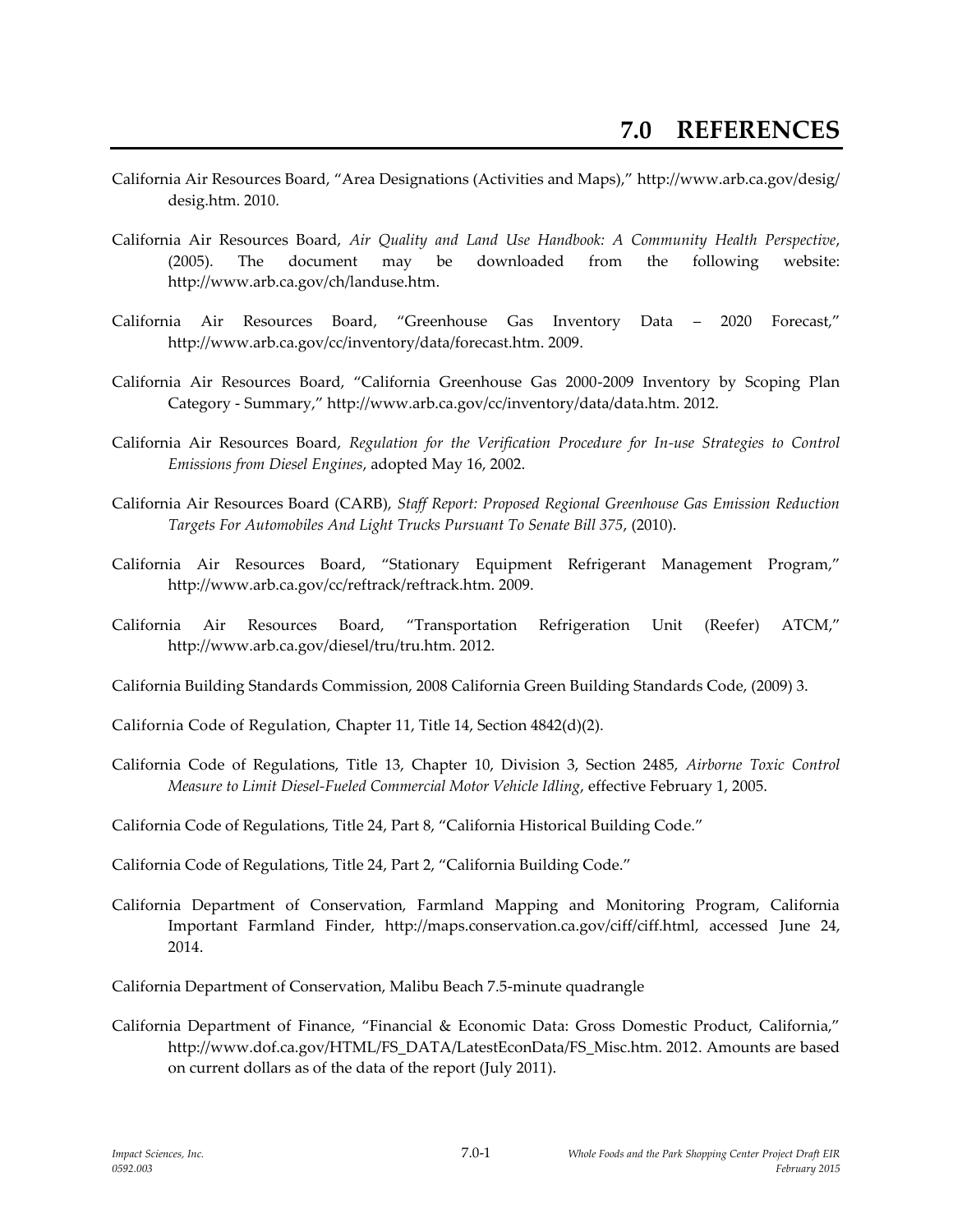- California Employment Development Department, http://www.labormarketinfo.edd.ca.gov/cgi/ dataanalysis/labForceReport.asp?menuchoice=LABFORCE, 2014.
- California Energy Commission, *Inventory of California Greenhouse Gas Emissions and Sinks 1990 to 2004*, (2006).
- California Energy Commission, Energy Almanac, Overview of Natural Gas Supply in California, Table 1, http://www.energyalmanac.ca.gov/naturalgas/overview.html, June 9, 2014
- California Environmental Protection Agency, Climate Action Team, *Climate Action Team Report to Governor Schwarzenegger and the Legislature*, (2006).
- California Department of Parks and Recreation, Malibu Lagoon State Beach
- CAL FIRE, State Responsibility Areas, http://www.firepreventionfee.org/sraviewer\_launch.php
- CAL FIRE, Frequently Asked Questions, http://www.fire.ca.gov/fire\_prevention/fire\_prevention\_wildland\_faqs.php#desig01
- California Geological Survey, *Special Publication 117, Guidelines for Evaluating and Mitigating Seismic Hazards in California*, 1997.
- California Government Code, Section 65302.
- California Highway Patrol, Southern Division, Quick Facts
- California Natural Diversity Data Base (CNDDB) Query for 7.5 minute USGS quadrangle maps including in the project vicinity: Malibu Beach; Topanga; Canoga Park; Calabasas; Thousand Oaks; Point Dume. June 2014. Commercial edition updated June 2014.
- California Public Utilities Commission, "California Renewables Portfolio Standard (RPS)," http://www.cpuc.ca.gov/PUC/energy/Renewables/index.htm. 2014.

California Public Resources Code, Section 21084.1.

- California Public Resources Code, Sec. 2621 et seq.
- California Public Resources Code, Sec. 2690 et seq.
- California Public Resources Code, Section 30244.
- California Public Resources Code, Section 5097.5 (Statute 1965, Chapter 1136, Paragraph 2792).
- California Public Resources Code SS5024.1, Title 14 CCR, Section 4852
- California Water Code, Sections 13000 et seq., Porter-Cologne Act.
- CalRecycle, California's Estimated Statewide Diversion Rates Since 1989, http://www.calrecycle.ca.gov/lgcentral/goalmeasure/disposalrate/Graphs/EstDiversion.htm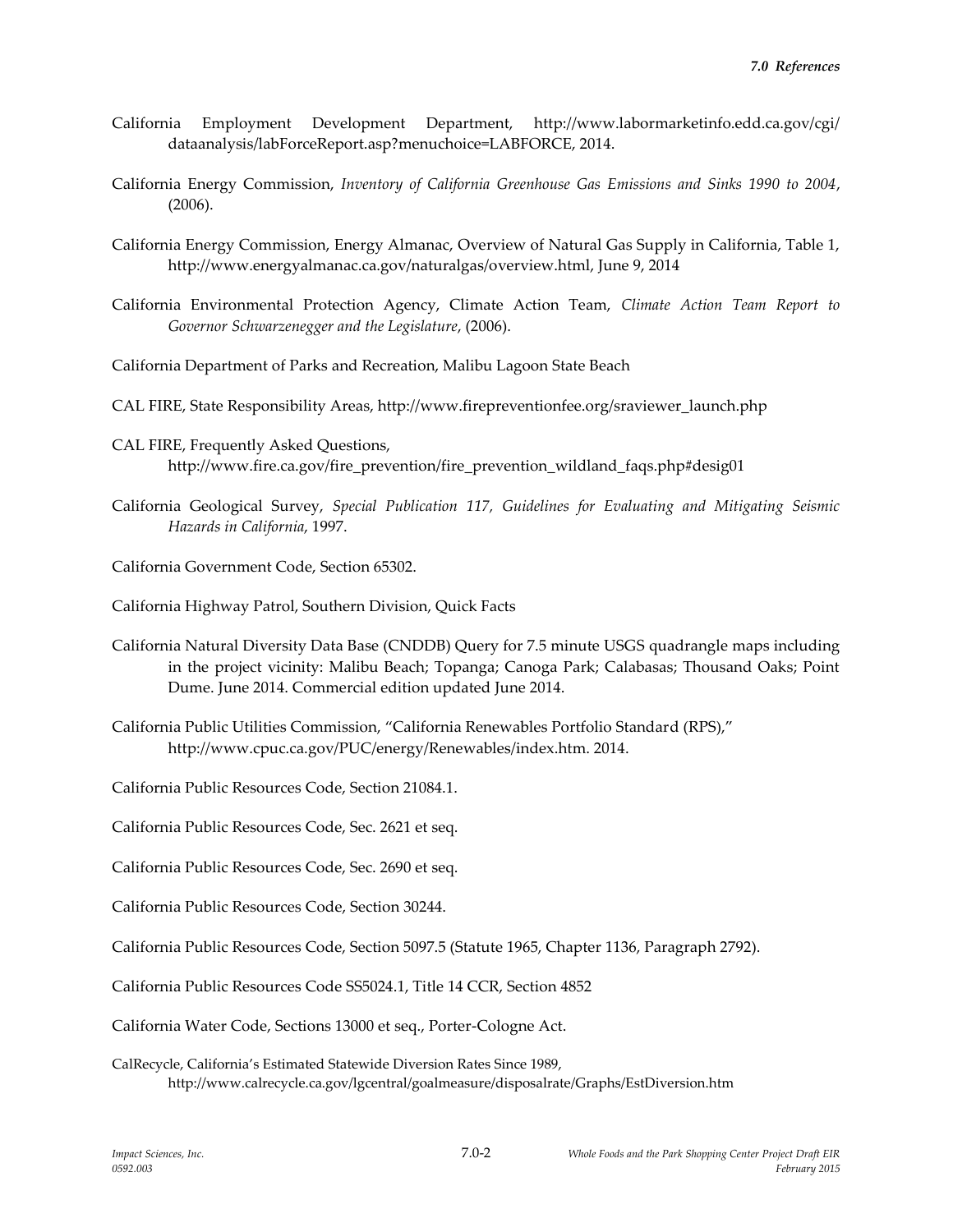- CalRecycle, Jurisdiction Diversion/Disposal Rate Detail,
	- http://www.calrecycle.ca.gov/lgcentral/Reports/DiversionProgram/JurisdictionDiversionDetail.as px?JurisdictionID=282&Year=2012
- CalRecycle, Jurisdiction Diversion/Disposal Rate Summary (2007-Current).
- CalRecycle, California's 2013 Per Capita Disposal Rate, http://www.calrecycle.ca.gov/lgcentral/goalmeasure/disposalrate/MostRecent/default.htm
- Christopher A. Joseph & Associates. January 2009. *Tree Report* and Tree Life Concern, Inc., December 15, 2011. *Whole Foods in the Park Project (sycamore trunks), Malibu, CA*.
- City of Malibu, Bonnie Blue, Project Planner.. *Biological Review: Protected Native Trees.* March 22, 2012
- City of Malibu, Department of Parks and Recreation, Recreation Manager, Amy Crittenden, March 17, 2014 (written communication).
- City of Malibu General Plan EIR, Section L. Aesthetics, page 228, August 1995.
- City of Malibu, *Malibu Legacy Park Project, Final Environmental Impact Report, Section 3H, Hydrology and Water Quality*, January 2009.
- City of Malibu Municipal Code Section 17.26.010
- City of Malibu Municipal Code, Section 15.20.100, *Floodplain Management Ordinance, Standards of Construction*, website: http://qcode.us/codes/malibu/?cite=15, accessed March 17, 2014.
- City of Malibu SEMS/NIMS Emergency Operations Plan 2012, website: https://www.malibucity.org/ DocumentCenter/View/68, accessed March 17, 2014.
- City of Malibu, *Summary of Stormwater Management and Water Quality Improvements for Lower Malibu Creek and Lagoon Malibu Legacy Park Project*, May 14, 2008.
- County of Los Angeles Department of Public Works, *Los Angeles County Integrated Waste Management Plan 2012 Annual Report* Institute of Transportation and Engineering, *ITE Trip Generation Rates – 8 th Edition*, 2008.
- EPD Consultants, *Addendum I Limited Geotechnical Response Report, Proposed Whole Foods in the Park Shopping Center*.May 25, 2011.
- GeoConcepts, Inc. *Limited Geologic and Soils Engineering Investigation Proposed Office Buildings Lot A&B NW Corner of Cross Creek Road and Civic Center Way Malibu, California*, June 21, 1999.
- Geo Concepts Inc. *Limited Geologic and Soils Engineering Investigation, 2010 Supplemental Report No. 1.* March 30, 2010 [revised April 22, 2010].
- Geo Concepts Inc. *Limited Geologic and Soils Engineering Investigation, 2010 Supplemental Report No. 2.* September 27, 2010 [revised October 5, 2010].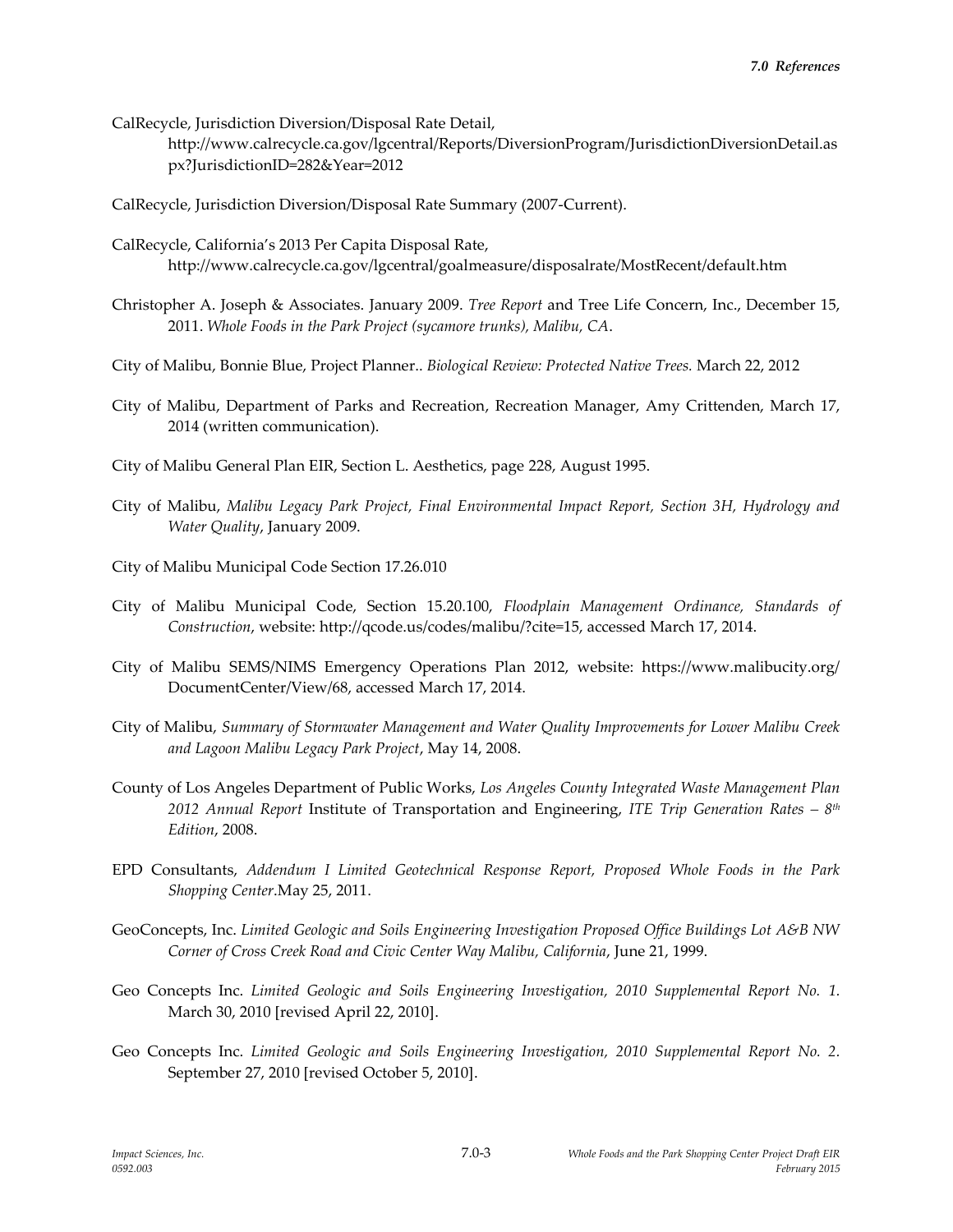- Geo Concepts Inc. *Limited Geologic and Soils Engineering Investigation, 2010 Supplemental Report No. 3.* November 5, 2010
- Geo Concepts Inc. *Limited Geologic and Soils Engineering Investigation, 2010 Supplemental Report No. 4.* December 6, 2010.
- Geo Concepts Inc. *Limited Geologic and Soils Engineering Investigation, Update Report.* June 8, 2011.
- Glenn Lukos Associates, Jurisdictional Determination, Whole Foods Plaza, Malibu, Los Angeles County, California. February 21, 2011.
- Historical Environmental Archaeological Research Team (HEART) *2010 Phase I Archaeological Resources Study*, February 2010.
- Intergovernmental Panel on Climate Change, "Climate Change 2007: The Physical Science Basis, Summary for Policymakers," http://ipccwg1.ucar.edu/wg1/docs/WG1AR4\_SPM\_PlenaryApproved.pdf. (2007).
- "Living Walls and Green Roofs Turning Clients Green" Gavin McEwan, May 7, 2010, website: http://www.hortweek.com/news/1001319/Living-walls-green-roofs---turning-clients-green/, accessed March 26, 2014.
- Los Angeles County Waterworks District No. 29, Conditional Will Serve Letter
- Los Angeles County Fire Department, Water System Requirements, 2011
- Los Angeles County Waterworks District 29, District 29 Malibu Water System Master Plan
- Los Angeles County Waterworks District No. 29 , Malibu and the Marina del Rey Water System, *2010 Urban Water Management Plan*
- Los Angeles County Waterworks District 29 Participation Agreement Letter
- Los Angeles Regional Water Quality Control Board, *Water Quality Control Plan*, 1994.
- Los Angeles Sheriff's Department PCH Traffic Safety Evaluation, 2011 https://www.malibucity.org/ DocumentCenter/View/86
- Malibu Creek State Park, General Plan and Final Environmental Impact Report, Volume I
- Malibu Middle and High School Campus Improvement Project EIR, 2011
- Malibu Local Coastal Program, Land Use Plan, Chapter 6, Scenic and Visual Resources, Section 1.6.3.a.
- Menlo Scientific Acoustics, Inc. Whole Foods in the Park, City of Malibu, Noise Impact Analysis, (July 2013).
- Mesquite Regional Landfill, http://www.mrlf.org/index.php?pid=5, accessed November 27, 2012.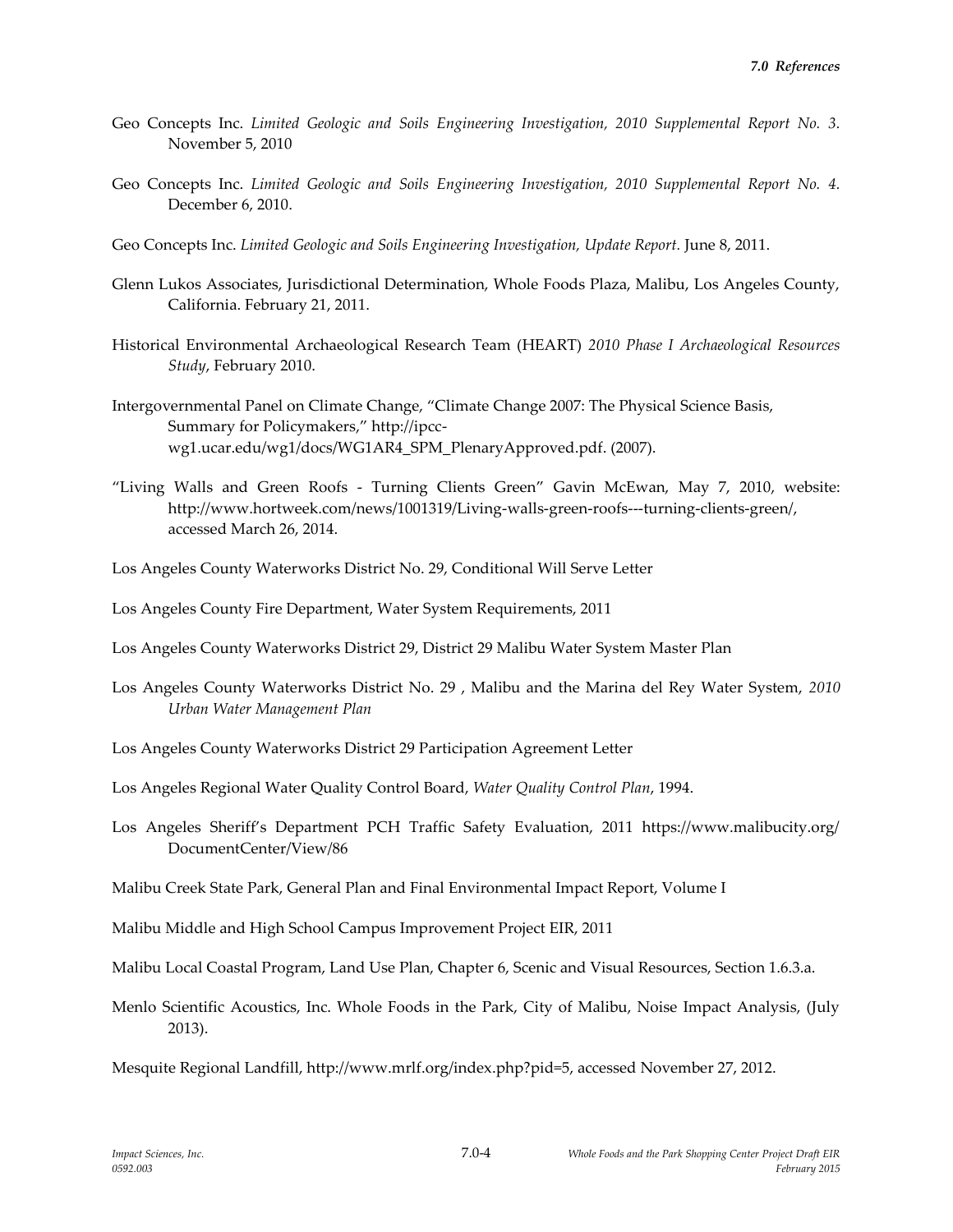- Overland Traffic Consultants. *Traffic Impact Analysis Neighborhood Shopping Center Located at Northwest*  Corner of Civic Center Way and Cross Creek Road in the City of Malibu. July 2013.
- Overland Traffic Consultants. *Traffic Impact Analysis Neighborhood Shopping Center Located at Northwest Corner of Civic Center Way and Cross Creek Road in the City of Malibu.* Updated January 2015.
- PCCE Inc., Civil Engineering and Design, *Drainage Study for 23401 Civic Center Way, Whole Foods at the Park*, April 6, 2011.
- PCCE Inc., Civil Engineering and Design, *Water Quality Mitigation Plan for 23401 Civic Center Way, Whole Foods Plaza*, April 6, 2011.
- PCCE Inc., Civil Engineering and Design, *Water Quality Mitigation Plan for 23401 Civic Center Way, Whole Foods Plaza*, revised April 2, 2014.
- Rancho Malibu Hotel EIR, 2013
- RMC Water and Environment: *Preliminary Design Concept Report for Malibu Wastewater System*, February 10, 2014.
- Santa Monica Mountains Paleontological Survey, 2004
- Southern California Association of Governments, *2012-2035 Regional Transportation Plan/Sustainable Communities Strategy*, 2012.
- South Coast Air Quality Management District, "Air Quality Analysis Guidance Handbook," http://www.aqmd.gov/CEQA/hdbk.html. 2010.
- South Coast Air Quality Management District, "CEQA Air Quality Handbook," http://www.aqmd.gov/ ceqa/oldhdbk.html. 2010.
- South Coast Air Quality Management District, *CEQA Air Quality Handbook*, 9–12.
- South Coast Air Quality Management District, *2007 Air Quality Management Plan*, (2007).
- South Coast Air Quality Management District, Air Quality Significance Thresholds, (2011).
- South Coast Air Quality Management District, *California Emissions Estimator Model User's Guide*, (2014). The model and User's Guide may be downloaded from the following website: http://www.caleemod.com.
- South Coast Air Quality Management District, "EMFAC 2007 (v2.3) Emission Factors (On-Road)," http://www.aqmd.gov/CEQA/handbook/onroad/onroad.html. 2010.
- South Coast Air Quality Management District, "Facility Information Detail (FIND)," http://www.aqmd.gov/webappl/fim/prog/novnc.aspx?fac\_id=124838. 2010.

South Coast Air Quality Management District, *Final 2012 Air Quality Management Plan*, (2012)

South Coast Air Quality Management District, *Final Localized Significance Threshold Methodology*, (2008).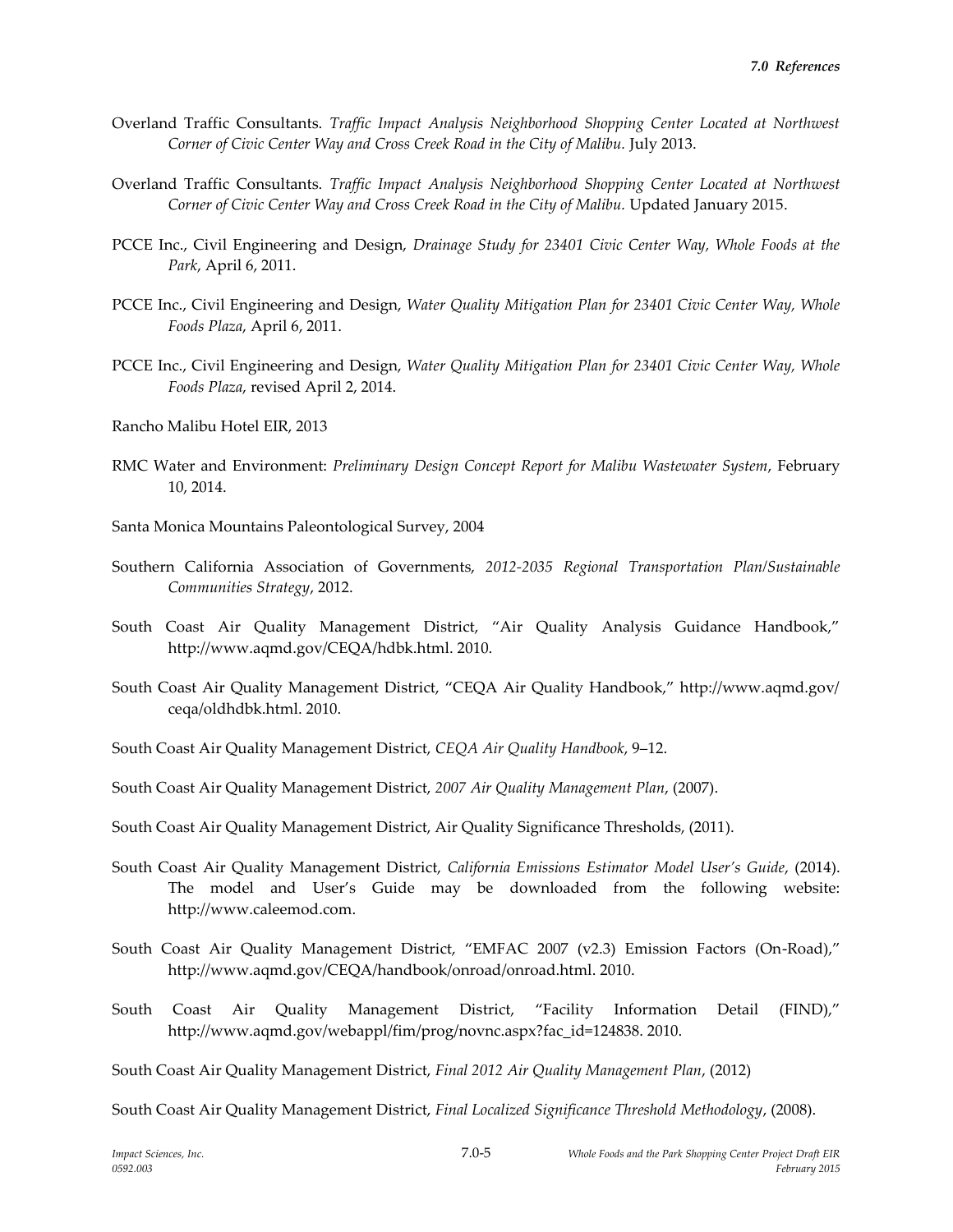- South Coast Air Quality Management District, "Frequently Asked CEQA Questions," http://www.aqmd.gov/ceqa/faq.html. 2010.
- Southern California Edison Website, https://www.sce.com/wps/portal/home/about-us/who-weare/!ut/p/b1/hc\_RCoIwFAbgZ-kFPKemZpeTZM6gMgXnbkJjLUFdmeTrp-Btdu5-- H74D0gQINviU-mir0xb1FOW7nXtMRryBDlLbQe5v9kS5nOSBs4I8hHgj6P4r5- BXCJ7257BjmEQRqcJxAQ5ifGYUEoQ3RksbIhA6tqU4z9ZAJIdXkrQaTltS-JpkJ26q0511sO8exDDMFjaGF0r62YaeDYCq3Nzyelq9QULrQiH/dl4/d5/L2dBISEvZ0FBIS9nQSEh/ , June 5, 2014
- State of California, *State CEQA Guidelines*, as amended July 11, 2006, Section 15002(a) of the California Code of Regulations, Title 14, Chapter 3.
- The Reynolds Group, *Phase I Environmental Site Assessment Northwest Corner of Civic Center Drive and Cross Creek Road, Malibu California.* January 11, 2012.
- Tierney, Rachel. January 22, 2010. *Whole Foods in the Park, Malibu California – Biological Inventory*.
- US Census Bureau State and County Quick Facts, City of Malibu, Persons per household 2008-2010
- US Census Bureau, "Data Finders," http://www.census.gov/. 2009; California Department of Finance, "E-5 Population and Housing Estimates for Cities, Counties and the State, 2001-2010, with 2000 Benchmark," http://www.dof.ca.gov/research/demographic/reports/estimates/e-5/2001-10/. 2010.
- US Code of Federal Regulations Sections 10610–10657, Urban Water Management Planning Act.
- US Code of Federal Regulations, Title 33, Section 404, Clean Water Act.
- US Code of Federal Regulations, Title 33, Section 402, Clean Water Act.
- US Environmental Protection Agency, "EPA and NHTSA Propose Historic National Program to Reduce Greenhouse Gases and Improve Fuel Economy for Cars and Trucks," http://epa.gov/otaq/climate /regulations/420f09047a.htm. 2009.
- US Environmental Protection Agency, "High GWP Gases and Climate Change," http://www.epa.gov/highgwp/scientific.html#sf6. n.d.
- US EPA *2010 Waterbody Report for Malibu Lagoon*, website: http://iaspub.epa.gov/tmdl\_waters10/attains \_waterbody.control?p\_au\_id=CAE4042100019990201160355&p\_cycle=2010&p\_state=CA&p\_repor t\_type=, accessed March 12, 2014.
- US Department of Transportation, Federal Highway Administration, *Highway Noise Fundamentals*, (1980) 81.
- US Department of Transportation, Federal Transit Administration, *Transit Noise and Vibration Impact Assessment*, (2006) 2-3.
- US Department of Transportation, Federal Transit Administration, *Transit Noise and Vibration Impact Assessment*, (2006), 7-8.